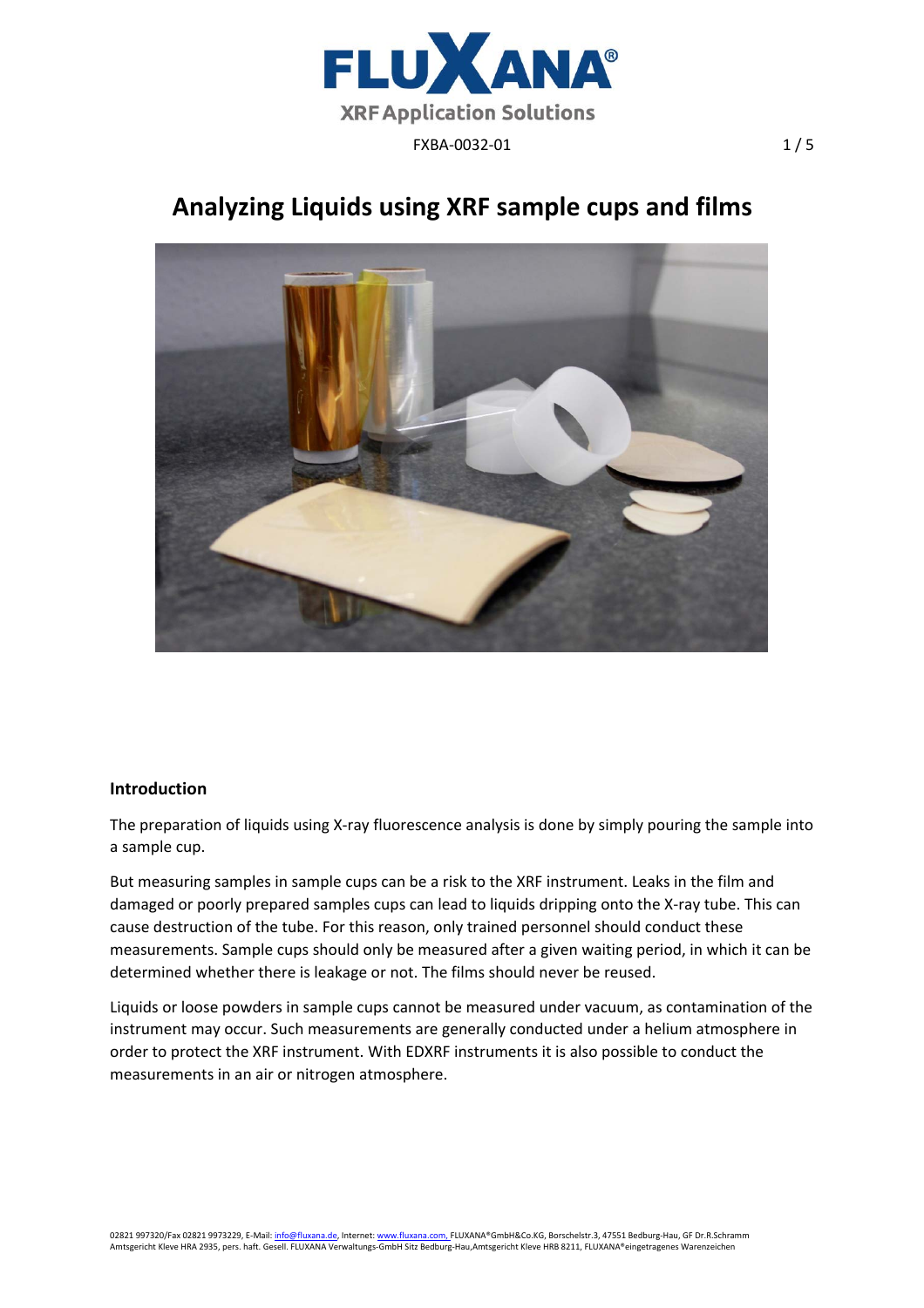

### **Available sample cups and types of film.**

Many different sample cup types are available and can be used depending on the instrument's holder type. You can find a list of available sample cups here:

http://www.fluxana.com/products/liquid‐analysis/professional‐cups

The bottom of the sample cup is covered with an X-ray transparent film. The chemical resistance depends on the material and the thickness of the film:

| Film               | Thickness $/ \mu m$ | Suitable for               | Unsuitable for |
|--------------------|---------------------|----------------------------|----------------|
|                    | 1,5                 |                            | Acids,         |
| Mylar <sup>®</sup> | 2,5                 | Gasoline, diesel, solvents | Bases          |
|                    | 3,5                 |                            |                |
|                    | 6                   |                            |                |
| Polypropylene      | 4                   |                            | Gasoline,      |
|                    | 6                   | Diluted acids              | Diesel         |
|                    | 12                  |                            |                |
| Polycarbonate      | 5                   | Gasoline, diesel           |                |
| Kapton®            | 7,5                 | Aromates                   |                |

This table gives an overview of the commercially available films. In principle, two materials are used: Polyester (Mylar) und polypropylene (films with trade names that contain fragments of the name "propylene," e.g., that end with "lene", are usually the same material as the much less expensive polypropylene film). The film materials differ in the resistance to chemicals. While polyester is stable with respect to solvents, aliphatics and fuels, polypropylenes provide more stability with respect to fluids rich in oxygen (e.g., water, polyglycols and high‐boiling oils).

You can find a list of available films here:

http://www.fluxana.com/products/liquid‐analysis/thin‐films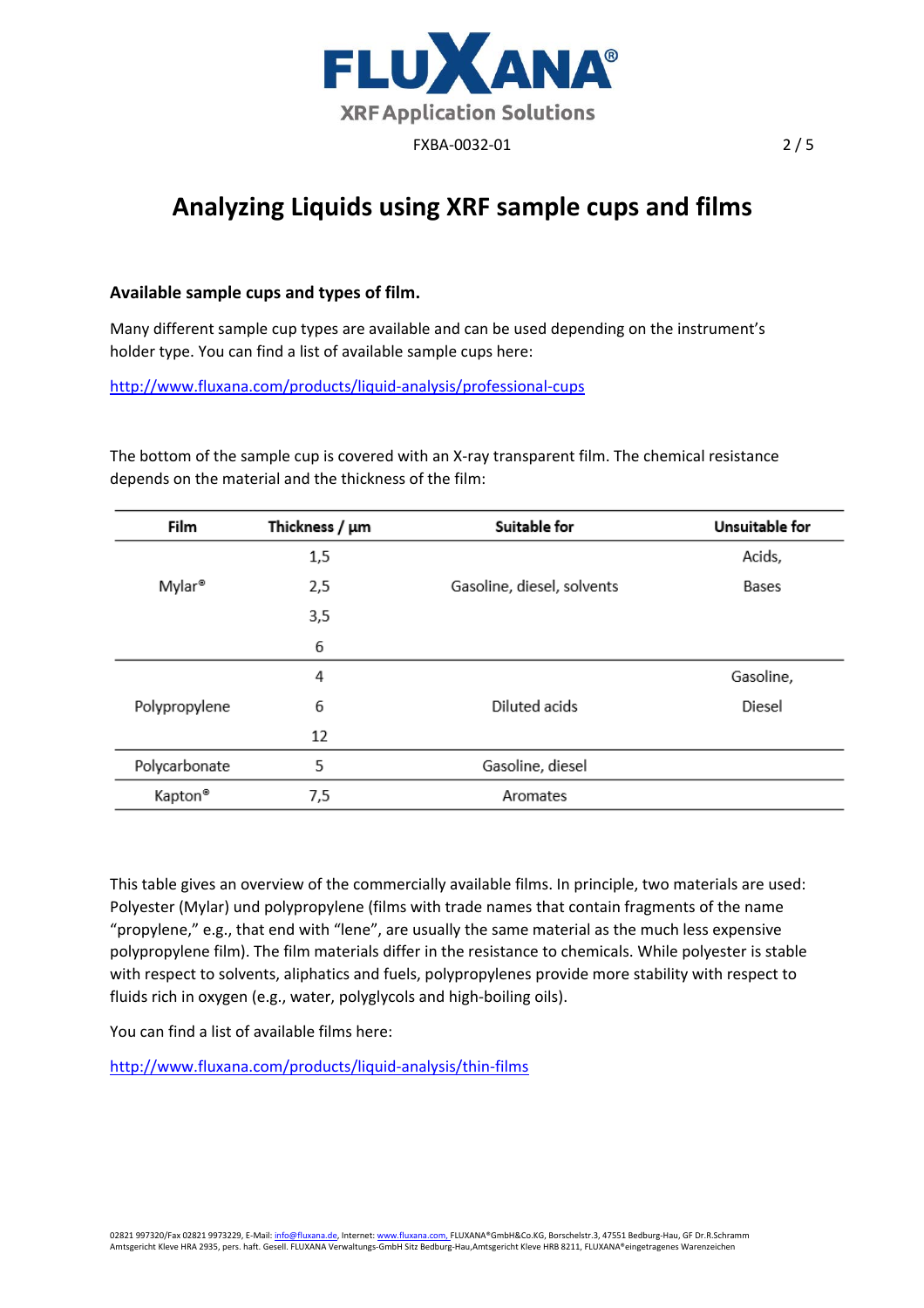

Transparency for the fluorescence radiation of the light elements from sodium to sulfur is the deciding factor for use of a film. The thinnest Mylar film with 1.5 µm absorbs 50% of the sodium radiation; 6 μm Mylar almost 100%. Analysis of the even lighter element, fluorine, in samples measured with a film is thus impossible. This image provides an overview:



**Polypropylene** is especially suited to the trace analysis of solid samples, as it has no major contamination in it. In contrast, **Mylar** contains the undesirable phosphorus and calcium (3.5 µm Mylar corresponds to 50 ppm Ca and 250 ppm P in a straight oil, e.g., clean white oil).

Films such as **Hostaphan** (polyester with a silicon contamination) or polycarbonate (without contamination, preferred for fuel analysis) are restricted or no longer available.

**Kapton** is not very transparent for the fluorescence radiation of light elements and is, therefore, only useful for the analysis of elements with a higher atomic number.

#### **Correct preparation of the sample cup**

With sample cups, the analytical error depends on the preparation of the sample cups. The exact fit of the film, the outer ring and a defined height are decisive. The distance of the X‐ray tube from the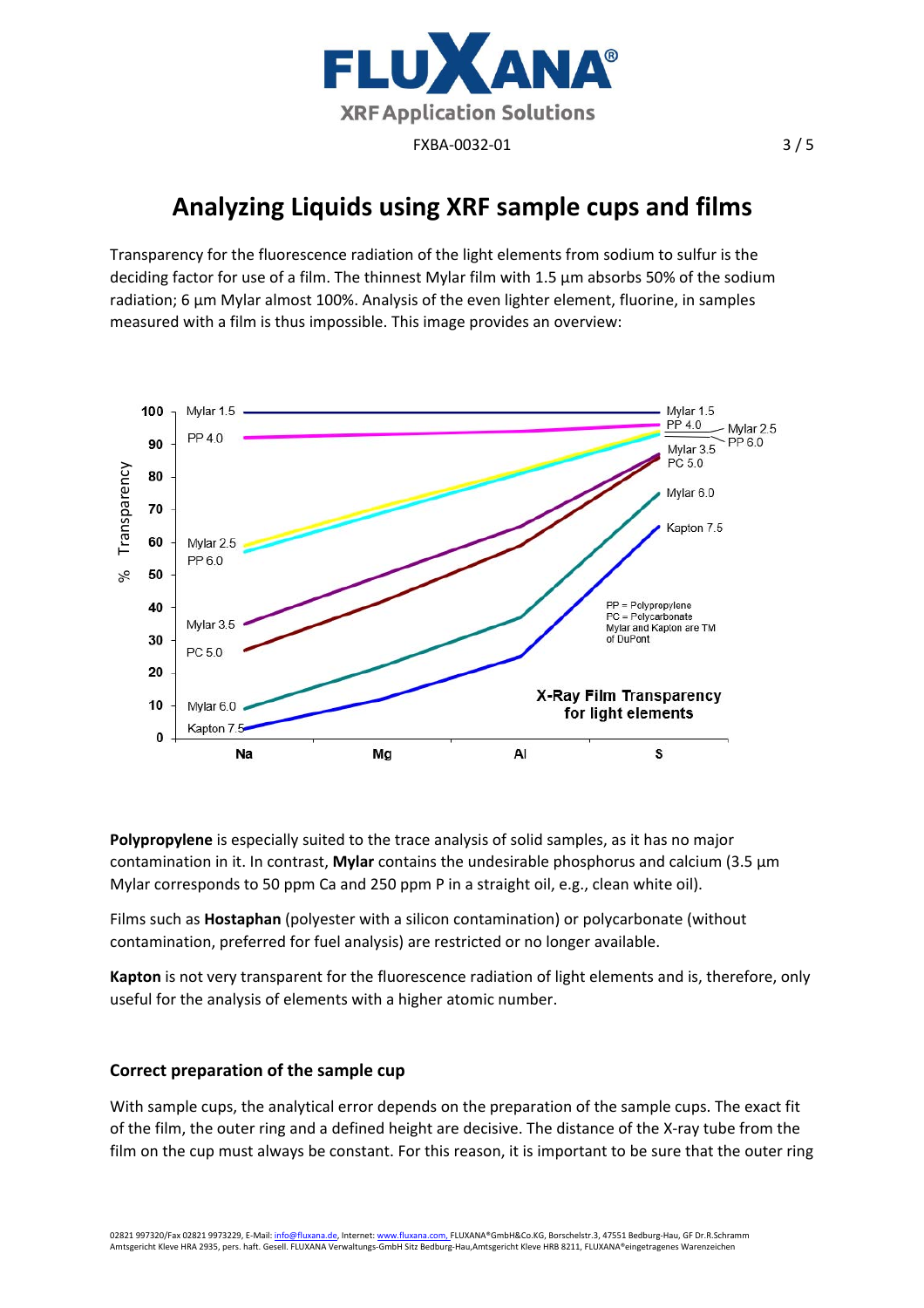

of the cup, which holds the film, must be pulled up enough so that the film touches the bottom of the holder or is at the same height.



**High power WDXRF X‐ray radiation shows interaction with the film:** 

- Polypropylene sags a little
- Polyester shows no changes

The radiation contamination of the film, which leads to sagging, can be greatly reduced through use of a thin primary filter (e.g., Al).



EDXRF and WDXRF instruments with lower power (<50 Watt) do not show this effect.